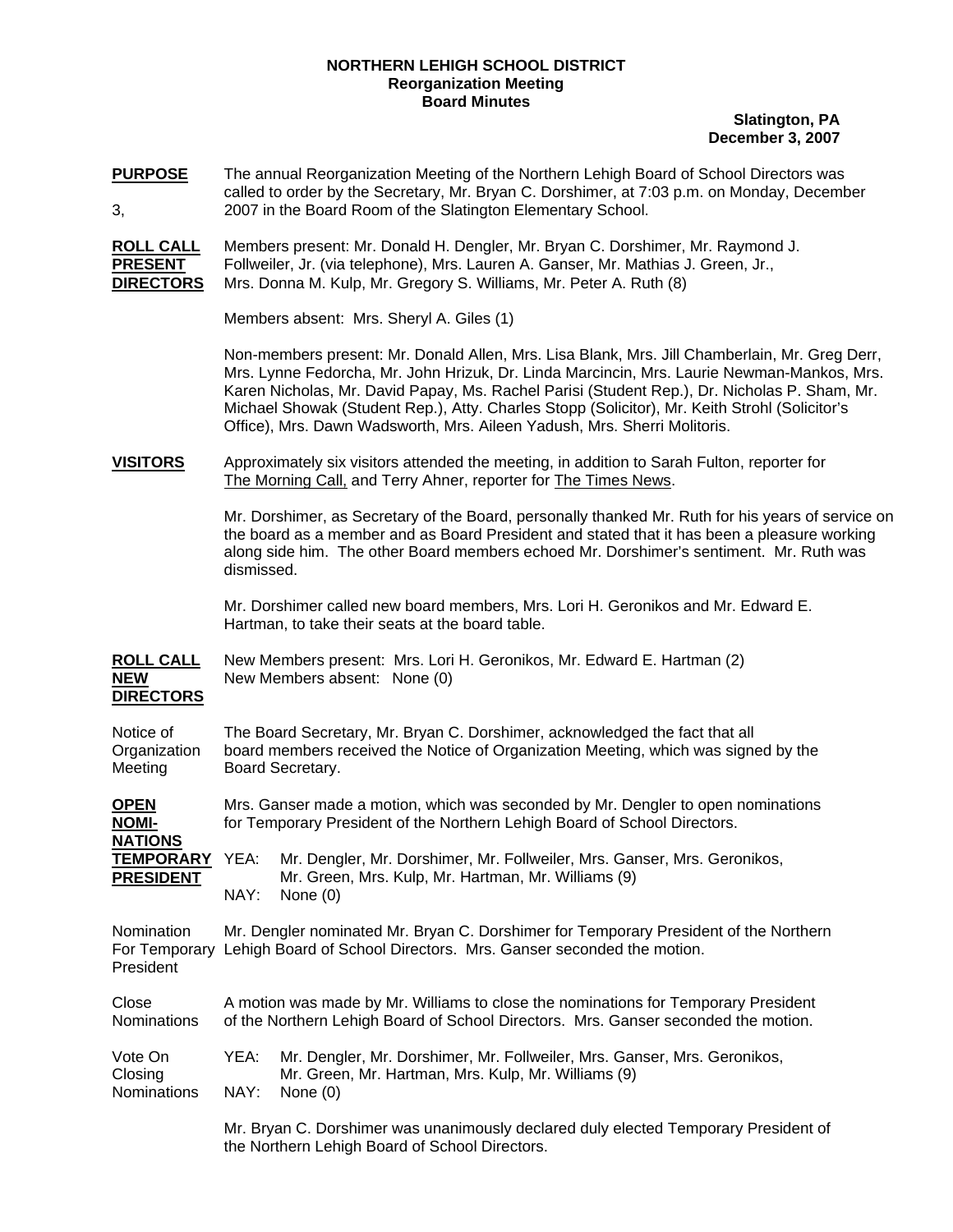List of Legally The list of duly elected Board members and their terms of office were acknowledged by Temporary Elected School President, Mr. Bryan C. Dorshimer. **Officials** 

**ADMINIS-** District Justice, Rod Beck, administered the Oath of Office to School Board members: **TRATION** Donald H. Dengler<br>**OF OATH** Bryan C. Dorshime **Bryan C. Dorshimer**  Raymond J. Follweiler, Jr. Lauren A. Ganser Lori H. Geronikos Mathias J. Green, Jr. Edward E. Hartman Donna M. Kulp Gregory S. Williams

## **SECTION 321 – OATH OF OFFICE**

I do solemnly swear (or affirm) that I will support, obey, and defend the Constitution of the United States and the Constitution of this Commonwealth, and that I will discharge the duties of my office with fidelity.

| <b>ELECTION</b><br><b>OF</b><br><b>PRESIDENT</b>      | Mr. Bryan C. Dorshimer, Temporary President, called for nominations for President of the<br>Northern Lehigh Board of School Directors for a one-year term.                                        |  |  |
|-------------------------------------------------------|---------------------------------------------------------------------------------------------------------------------------------------------------------------------------------------------------|--|--|
| <b>Nominations</b><br>For<br>President                | Mr. Dengler nominated Mr. Edward E. Hartman for President of the Northern Lehigh<br>Board of School Directors for a one-year term. Mr. Follweiler seconded his motion.                            |  |  |
|                                                       | Mr. Green nominated Mr. Gregory S. Williams for President of the Northern Lehigh<br>Board of School Directors for a one-year term. Mrs. Geronikos seconded his motion.                            |  |  |
| Close<br><b>Nominations</b>                           | A motion was made by Mr. Follweiler that the nominations for President of the Northern Lehigh<br>Board of School Directors be closed. Mr. Dengler seconded the motion.                            |  |  |
| Vote On<br>Closing<br><b>Nominations</b>              | YEA:<br>Mr. Dengler, Mr. Dorshimer, Mr. Follweiler, Mrs. Ganser, Mrs. Geronikos,<br>Mr. Green, Mr. Hartman, Mrs. Kulp, Mr. Williams (9)<br>NAY:<br>None $(0)$                                     |  |  |
| Vote On<br>Edward E.<br>Hartman For<br>President      | <b>ROLL CALL:</b>                                                                                                                                                                                 |  |  |
|                                                       | Mr. Dengler, Mr. Follweiler, Mrs. Ganser, Mrs. Kulp, Mr. Hartman (5)<br>YEA:<br>NAY:<br>Mr. Dorshimer, Mr. Green, Mr. Williams, Mrs. Geronikos (4)                                                |  |  |
|                                                       | Motion Carried.                                                                                                                                                                                   |  |  |
| Edward E.<br>Hartman<br>President                     | Mr. Bryan C. Dorshimer confirmed Mr. Edward E. Hartman to be declared by a 5 to 4 vote,<br>duly elected President of the Northern Lehigh Board of School Board Directors for a one-<br>year term. |  |  |
| <b>ELECTION</b><br><b>OF VICE</b><br><b>PRESIDENT</b> | President Hartman called for nominations for Vice-President of the Northern Lehigh Board of<br>School Directors for a one-year term.                                                              |  |  |
| Nominations<br>For Vice<br>President                  | Mr. Dengler nominated Mrs. Lauren A. Ganser for Vice President of the Northern<br>Lehigh Board of School Directors for a one-year term. Mrs. Kulp seconded his motion.                            |  |  |